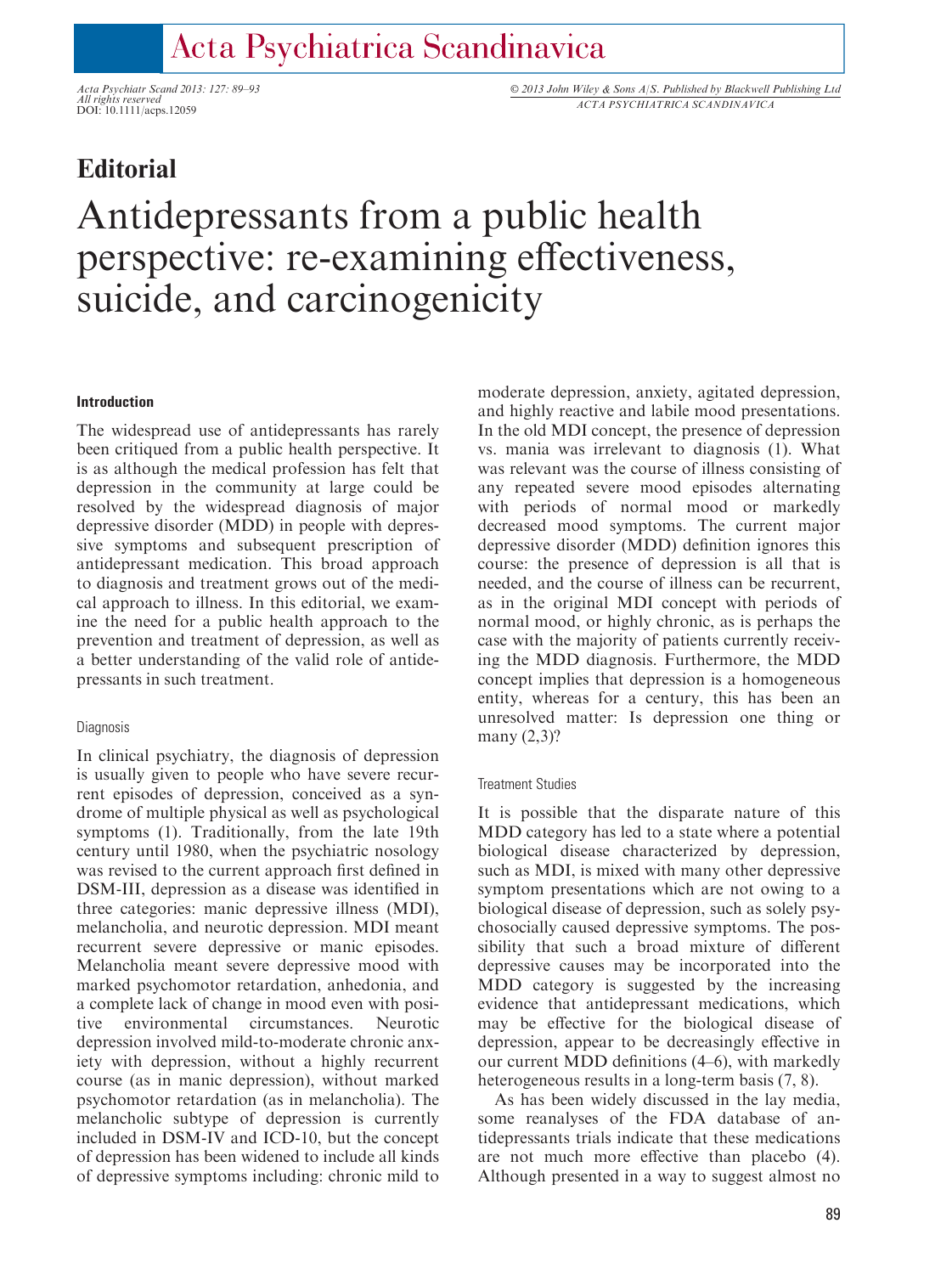#### **Editorial**

benefit at all, a more statistically accurate interpretation of those data indicate that antidepressants are more clearly effective in moderate-to-severe acute depressive episodes, as opposed to mild episodes (9). Moreover, some explanation for the apparently modest clinical effect of antidepressants could be found in how depressive episodes are measured and how unreliable symptoms scales could be, reflecting in turn the heterogeneity of the underlying construct (10).

The evidence from the large FDA database is limited to short-term effects for acute depressive episodes, usually meaning about 2 months in duration. Most patients take antidepressants for years, and, given a limited randomized literature on that topic (11), the best evidence probably comes from the largest relevant study: the NIMHsponsored study of MDD treatment with antidepressants called STAR\*D (Sequenced Treatment Alternatives for Resistant Depression) (12). In this study, over 3000 patients were initially treated with the serotonin reuptake inhibitor (SRI) citalopram. The patients that did not respond were then treated with other antidepressants either alone or in combination with the first antidepressant. Those patients who failed to respond to the second level of treatment were treated with older antidepressants, such as tricyclic antidepressants, and the final level of treatment (the non-responders to the other medications) received our most potent medications such as monoamine oxidase inhibitors (MAOIs). In this study, the overall cumulative acute response was reasonable, approximating 60–70%. However, researchers who conducted that study rarely emphasize that about 40–50% of those individuals who initially responded acutely for severe depression with antidepressants did not stay well despite continuing their antidepressants for up to 1 year, relapsing into new major depressive episodes. Thus, the cumulative remission rate with all the antidepressants at our current disposal at 1 year of followup was in the 30% range, rather than the 60–70% range (13). This is a markedly lower rate of longterm benefit with antidepressants than has commonly been cited and believed.

Another part of the research literature that suggests limitations to benefit with antidepressants is based on another large NIMH-sponsored study called STEP-BD (Systematic Treatment Enhancement Program for Bipolar Disorder) (14), in which antidepressants were used in acute bipolar depression, added to standard mood stabilizers. In a randomized double-blind placebo controlled trial, they were found to be equivalent to placebo (15). This study completely contradicts most clinicians' views, and the practice of widespread antidepressant usage in bipolar depression. A large literature exists with controversy around this topic (16), but STEP-BD is by far the largest and best-designed study addressing this question, and it clearly is on the side of inefficacy of antidepressants in bipolar depression.

Thus, antidepressants are less effective in MDD than previously believed according to our best recent data, especially in the long term, and they are ostensibly ineffective in bipolar depression. The traditional analogy of antidepressant usage for depression to insulin usage to diabetes may be wrong-headed: Depression is not a single disease entity even if polyfactorial and chronic like diabetes, and antidepressants do not have marked long-term benefits as insulin does in diabetes; rather, antidepressants should be analogized to antibiotics, with their marked acute benefit for severe episodes, but lack of benefit when continued long term. Furthermore, they are completely ineffective for some kinds of depression, as in bipolar illness.

#### Suicide

The previous studies, throwing some doubt as to the benefit of antidepressants in depressive illness, may help us understand why there is paradoxical evidence that antidepressants may increase the risk of suicide. The evidence of such risk is based on meta-analyses of RCTs available to the Food and Drug Administration (FDA), in which the increased overall suicidal ideation or suicide attempt rate with antidepressants is 2.4% vs. 1.4% with placebo (relative risk 1.65, 95% confidence intervals 1.07–2.55). The FDA has been criticized by child psychiatrists for not taking into account actual suicides, as there were no completed suicides in those RCTs. The NIMH-sponsored Treatment for Adolescents with Depression (TADS) study was designed to look at suicidality more carefully (17). In this study, 439 adolescents (age  $12-17$ ) were treated with fluoxetine vs. cognitive-behavioural therapy (CBT) vs. the combination vs. placebo: 5.5% overall had suicide related adverse events, meaning increased suicidal ideation or suicide attempts. However, again, the researchers who conducted that study de-emphasized the frequency of suicidal outcomes, and used p-values inappropriately, concluding from statistical nonsignificance that there was no association when the study was not powered to assess low frequency side effects, a methodological problem we have previously emphasized (18). We reanalyzed the TADS data descriptively, and found notable evidence of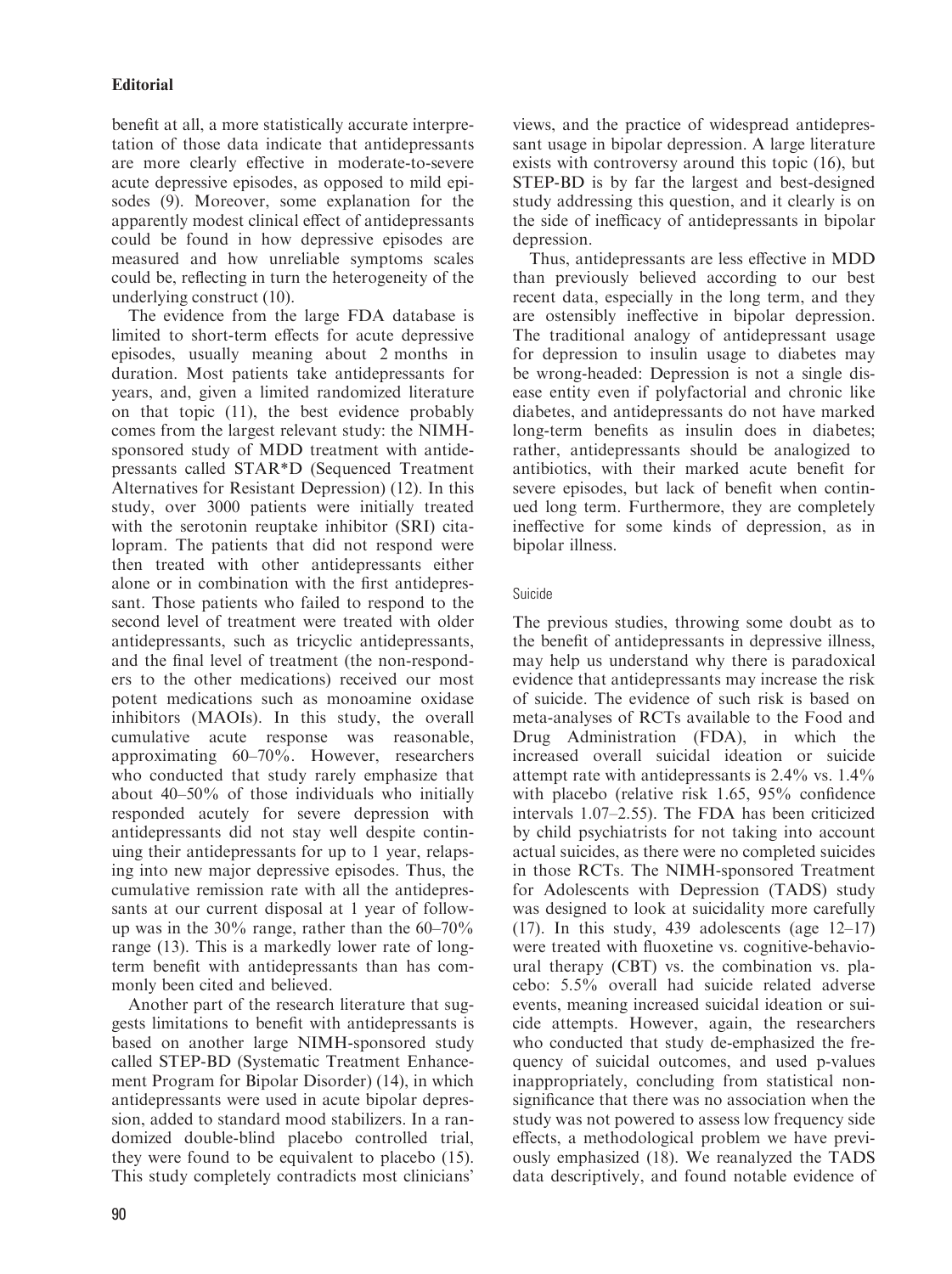increased suicide risk in the fluoxetine arms of that study. Six of seven suicide attempts occurred in patients on fluoxetine, producing a relative risk of 6.19 (95% confidence intervals 0.75–51.0). Although again there were no actual suicide deaths in that study, the rare occurrence of suicide deaths is important to keep in mind and the association of suicide attempts as a major risk factor for suicide death cannot be ignored (17).

William Osler, the great late 19th century physician, once said that the art of medicine is the art of balancing probabilities (19). Here, we present for the first time in a systematic manner, an analysis of the risk of causing suicide with SRIs vs. the rate of preventing suicide with SRIs.

It is generally estimated that about 8% of those who attempt suicide eventually complete suicide (17). Some judgments can be made about the potential risk of suicide with antidepressants when one takes into account such evidence: the number needed to harm (NNH) for suicide adverse events in the TADS study was 19; for suicide attempts, 11.6; and 8% of suicide attempts were lethal, the NNH for suicide deaths was 535. The number needed to treat (NNT) for antidepressant efficacy in TADS was 3.9. If one tries to convert that efficacy into a prevention of suicide rate, one might calculate as follows: There are about 500 000 suicide attempts per year in the United States (US) among adolescents, and 2000 suicides (17). Thus, the suicide rate per attempt is 0.4%. If one presumes that the lifetime suicide rate in MDD is 2.4% (17), and about one-third occurr during young adulthood, then the NNT to prevent one suicide with antidepressants, based on TADS, is 560.

Thus, with a NNH for suicide of 535 and a NNT for suicide prevention of 560, one can see that this controversy reflects an equalization of harm and benefit such that antidepressants can be said to be, at the population level, neutral in their effects on suicide.

One risk factor for children and adolescents developing suicidality on antidepressants is the frequency of bipolar disorder among this group. Before manic episodes occur, patients often have depression. The diagnosis of MDD in depressed children and adolescents is always provisional because 40–50% of those patients later develop mania in 10–15-year follow-up based on studies of 12-year-old children and a separate study of 23-year-old adults (20, 21). One reason why adolescents and young adults may be at special risk of suicidality with antidepressants could be misdiagnosed bipolar depression because antidepressants can cause mixed manic episodes, which are highly associated with suicidality (17).

#### **Carcinogenicity**

As is well known (22, 23), estrogen hormone replacement therapy was associated with previously underappreciated and unrecognized carcinogenic risks which occurred in a small percentage of patients who received the treatment. However, as the treatment was given to a very large number of individuals in the community, that small percentage of increased risk was clinically important. One cannot say for certain whether a similar risk may not be present with antidepressants. Regarding carcinogenicity for instance, the majority of antidepressants are carcinogenic in animal studies (24). Human studies of carcinogenic risk are few and epidemiological, and therefore liable to confounding bias. Most of these studies do very little to correct for potential confounding factors. With that caveat, a meta-analysis of these studies finds a small association between antidepressants and increased risk of breast cancer (25). Many have criticized that meta-analysis on the basis of confounding factors and such criticism may be valid. Even so, the clinical community needs to ask itself a question: should we assume that all antidepressants are safe until proven otherwise? Or should we presume that they are harmful as all drugs are, until safety is proven? (26)

#### A public health approach

To summarize, antidepressants have been shown to be much less effective in clinical practice than previously believed. This does not entail complete lack of efficacy, nor does it affirm conspiracy theories related to the pharmaceutical industry. Instead, it may be relevant that our diagnostic definitions of MDD are too diverse. Furthermore, antidepressants seemingly have notable risks including a small but real increased risk of suicide, and a possible small increased risk of cancer. Given all of the above, the common usage of antidepressants for depressive symptoms in the community is debatable.

What would a public health approach be? A public health approach involves focusing on prevention rather than treatment, as is traditionally the case. Questions that need to be asked include what are risk factors for depressive symptoms and major depressive episodes and how can we prevent those risk factors (27). Interventions aimed at reducing the frequency of risk factors are in order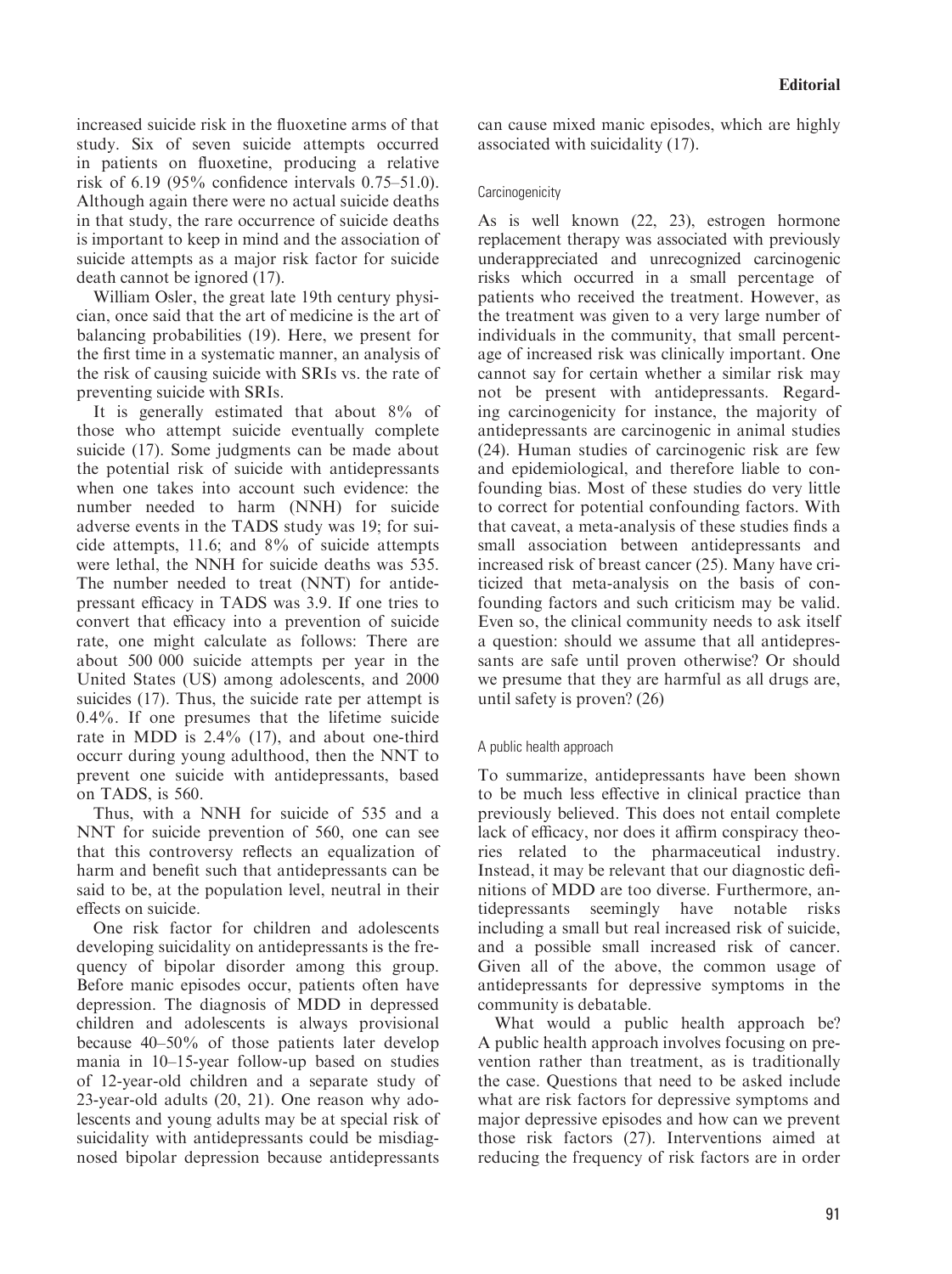#### **Editorial**

and increased social work and other interventions for childhood trauma need to be reviewed.

Risk factors for recurrent severe mood episodes, as in bipolar disorder, have begun to be delineated. These include a number of genetic and environmental factors including possible intranatal uterine infections (28). These early environmental insults could be addressed by improved prenatal care, and social and medical interventions to enhance medical care of individuals during pregnancy. Furthermore, the potential neurotoxic effect of amphetamines (29) and the worsening impact of antidepressants in bipolar disorder (16) might be risk factors for developing more severe mood disorders in individuals exposed to amphetamines or antidepressants in childhood.

Interventions in adulthood may help in terms of immediate risk factors for new depressive episodes (30, 31). Social isolation has been associated with markedly worse outcomes in depression and bipolar disorder (32). Increased social support through advocacy and support groups may be helpful with that risk factor (33). Additional funding for proven psychosocial interventions to assist with the course of mood disorders would also be important.

This public health approach is not at odds with pharmacotherapy; it should be complementary. It would lead to using drugs more effectively, especially in more severe mood episodes, and more acutely, as with antibiotics, rather than in a chronic and complacent manner as has been the case in the past. The public health approach is both more scientific and more ethical, avoiding stigmatization by broad diagnostic labels (34) and focusing on risk factors that all of the population potentially can possess.

#### Summary

Although antidepressant medications have been shown to improve acute severe symptoms associated with the biological disease of depression, research indicates that they do not appear to be useful for our current MDD definitions. We believe the current broad DSM-IV/ICD-10 diagnosis of MDD hinders clinicians' selectiveness in prescribing antidepressants. The heretofore rarely criticized broad concept of MDD needs to be reevaluated after 30 years of being largely untouched, as it mostly remains in proposals for DSM-5 and ICD-11.

In addition to their limited efficacy, risk factors associated with antidepressant treatment suggest a need for alternate and/or concomitant means of preventing and treating depression. Given the vast number of people that suffer from depression, treatment options and risk should be assessed in the population as a whole in the broader context of prevention. Efforts to identify and combat risk factors related to depression may help to decrease reliance on pharmacotherapy with antidepressants, an intervention that research suggests may confer limited benefits while associated with significant risks. Preventive health efforts ranging from prenatal care to psychosocial interventions lasting into adulthood may work in tandem with pharmacotherapy to improve treatment outcomes in those at risk for depression.

We conclude that a public health approach should be adopted in the prevention and treatment of depression, and may allow for more effective use of antidepressant medication.

#### Declaration of Interest

In the past 12 months, Dr. S. Nassir Ghaemi has received a research grants from NIMH, Pfizer, and Takeda Pharmaceuticals. He also provided research consultation to Pfizer and Sunovion Pharmaceuticals. Neither he nor his family holds equity positions in these or other companies.

> Acta Psychiatrica Scandinavica S. Nassir Ghaemi, P. A. Vohringer and E. A. Whitham Invited Guest Editors E-mail: nghaemi@tuftsmedicalcenter.org

#### **References**

- 1. Goodwin F, Jamison K. Manic depressive illness, 2nd edn. New York: Oxford University Press, 2007.
- 2. Shorter E. The doctrine of the two depressions in historical perspective. Acta Psychiatr Scand 2007;115(Suppl. 433):5–13.
- 3. GHAEMI SN, VÖHRINGER PA. The heterogeneity of depression: an old debate renewed. Acta Psychiatr Scand 2011;124:497.
- 4. Kirsch I, Deacon BJ, Huedo-Medina TB, Scoboria A, Moore TJ, Johnson BT. Initial severity and antidepressant benefits: a meta-analysis of data submitted to the Food and Drug Administration. PLoS Med 2008;5:e45.
- 5. Kirsch I. Antidepressant drugs 'work', but they are not clinically effective. Br J Hosp Med (Lond) 2008;69:359.
- 6. Fournier JC, Derubeis RJ, Hollon SD et al. Antidepressant drug effects and depression severity: a patient-level metaanalysis. JAMA 2010;303:47–53.
- 7. Verboom CE, Ormel J, Nolen WA. Moderators of the synchrony of change between decreasing depression severity and disability. Acta Psychiatr Scand 2012;126:175–185.
- 8. Wagner S, Doering B, Helmreich I, Lieb K, Tadic A. A Meta-analysis of executive dysfunctions in unipolar major depressive disorder without psychotic symptoms and their changes during antidepressant treatment. Acta Psychiatr Scand 2012;125:281–292.
- 9. Vohringer PA, Ghaemi SN. Solving the antidepressant efficacy question: effect sizes in major depressive disorder. Clin Ther 2011;33:B49–B61.